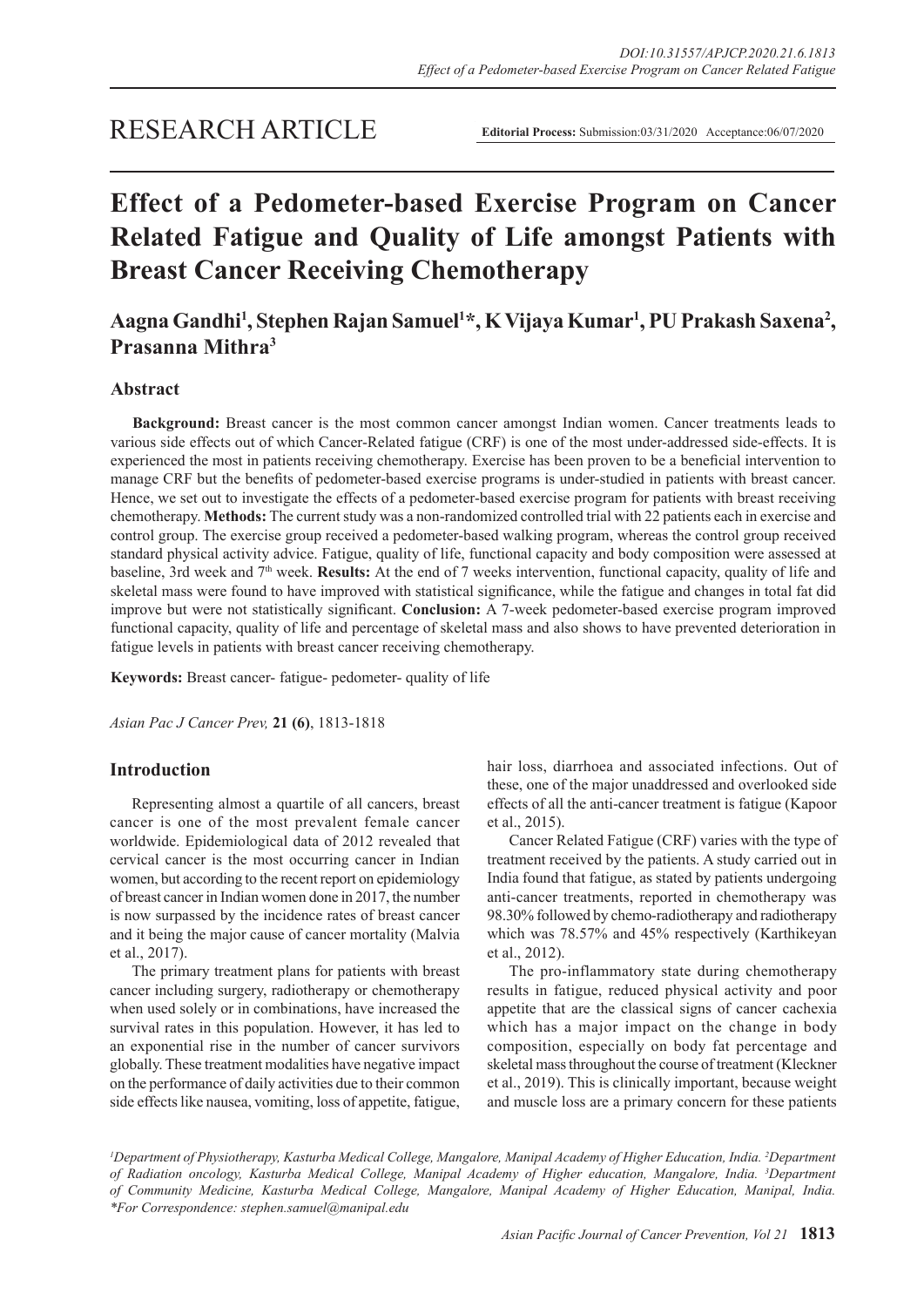#### *Aagna Gandhi et al*

and directly impacts their functional capacity.

Physical activity programs can help reduce these cancer-related and treatment-related side effects and increase physical function and fitness (Kokts-Porietis et al., 2019). Less than 15% of breast cancer survivors have been reported to meet physical activity guidelines (150 min/ week of moderate-vigorous physical activity). The existing evidence suggests that patients having breast cancer with higher physical activity levels post-diagnosis have less chances of relapse and breast cancer-related mortality when compared to those with lower physical activity levels (Kokts-Porietis et al., 2019).

To address low physical activity status, walking is a standard home-based advice given but often unmonitored and non-measurable. The use of physical activity monitors like pedometers, accelerometers and other wearable devices can help these patients in monitoring and quantifying their physical activity through the number of steps taken by them in a day. As per the WHO recommendations, 8,000-10,000 steps a day accounts for moderate to vigorous levels of physical activity (Bauman et al., 2008; Møller et al., 2015). However, there is lack of literature regarding role of pedometer-based walking programs in patients with breast cancer receiving chemotherapy in addition, to a lack of exercise-based research amongst cancer survivors in India (Samuel et al., 2015).

Therefore, this study was carried out to find the effect of a Pedometer-based program on CRF, quality of life (QoL), body composition and functional capacity in patients with breast cancer receiving chemotherapy.

#### **Materials and Methods**

The study was a non-randomized controlled trial which was conducted from December 2018 to March 2020 amongst 44 breast cancer patients aged 18 years and above, seeking care and scheduled for chemotherapy at Kasturba Medical College Hospital, Mangalore, attached to Kasturba Medical College, Mangalore, Manipal Academy of Higher Education, Manipal, India. Approvals were obtained from the Institutional Scientific Review Committee and Institutional Ethics Committee (IEC) of Kasturba Medical College, Mangalore. The study was registered with Clinical Trial Registry of India (CTRI –CTRI/2019/11/022085).

Patients with Eastern Cooperative Oncology Group (ECOG) (Oken et al., 1982) Score < 2 who were planned to start with Chemotherapy were included in the study. Cardiac clearance, which included ECG and ECHO, was taken prior to the start of chemotherapy. Patients with poor cardiac history or abnormal reports including platelet count < 80,000/µl of blood, haemoglobin < 8g/dl, severe orthopaedic and neurological problems and those who have any contraindications for exercise testing and prescription were excluded from the study. The subjects diagnosed with breast cancer scheduled for chemotherapy were approached and explained about objectives of the study in a language they understood and the willing participants signed a written informed consent. Depending on the inflow of the patients in hospital during the time

frame of the study, all the eligible subjects (n=44) were recruited into this study where in 22 subjects were allocated to the exercise and control group each through 1:1 allocation method.

The patients were then assessed and baseline readings were taken for all the outcome measures before starting chemotherapy. Both the groups were assessed for fatigue using the Brief Fatigue Inventory (BFI) Scale (developed by MD Anderson Cancer Center), QoL using the Functional Assessment in Cancer Therapy- Breast (FACT-B) (Oliveira et al., 2014) scale and body composition using the Omron Karada Scan (HBF 375) Bio-electrical Impedance Analyser (BIA) (Lukaski et al., 1986) machine. The study group was given an Omron Pedometer (HJ-321) (Bassett and John, 2010) and the study participants were explained about the functioning of the same and diary to record the steps taken every day of the week. They were also explained that they can terminate the session if they observe any adverse symptom like dyspnoea, excessive fatigue, palpitations etc.

The exercise group received a target of 10,000 steps to complete for 5 days a week which is a moderate intensity aerobic exercise (Bauman et al., 2008). The number of steps taken by the patient on day 1 was recorded and patient was asked to increase the number of steps by 5% each week which was confirmed through a phone call. The Pedometer had to be mounted throughout the day except while bathing and sleeping. The trial was a 7- week long intervention. The protocol was given along with the standard hospital care during the course of chemotherapy. The patients in the control group received Physical activity recommendations that is three 10-minute walks during the day for five days a week which is 150mins/ week as recommended by NCCN guidelines (Berger et al., 2018). Both the groups were assessed for the outcome measures at baseline and at 3rd and 7th week when their successive chemotherapy cycles were planned.

The collected data was coded and entered onto IBM SPSS Statistics for Windows, Version 25.0. Armonk, NY: IBM Corp. Intention to treat analyses were performed. Results were expressed as proportions and summary measures (median with inter quartile range) using appropriate tables. For pair-wise comparisons across the groups, Mann Whitney U test adjusted for alpha error and for paired data, Wilcoxon Signed Rank test were used. A 'p' value of <0.05 was considered statistically significant.

#### **Results**

Among the total of 44 study participants, there were no adverse events or protocol deviations during the course of the study. Of the 44 patients studied, 2 were men. Both the groups were comparable at baseline with regard to their age, gender and ECOG scores, as shown in Table 1. Standard chemotherapy regimen followed in the hospital included 4 cycles of 3 weekly doxorubicin with cyclophosphamide followed by 4 cycles of 3 weekly injection docetaxel. Demographics: Table 1 given further shows the characteristics of the patients taken at baseline

Fatigue: Fatigue was assessed using the Brief Fatigue Inventory Scale which has 9 questions and a maximum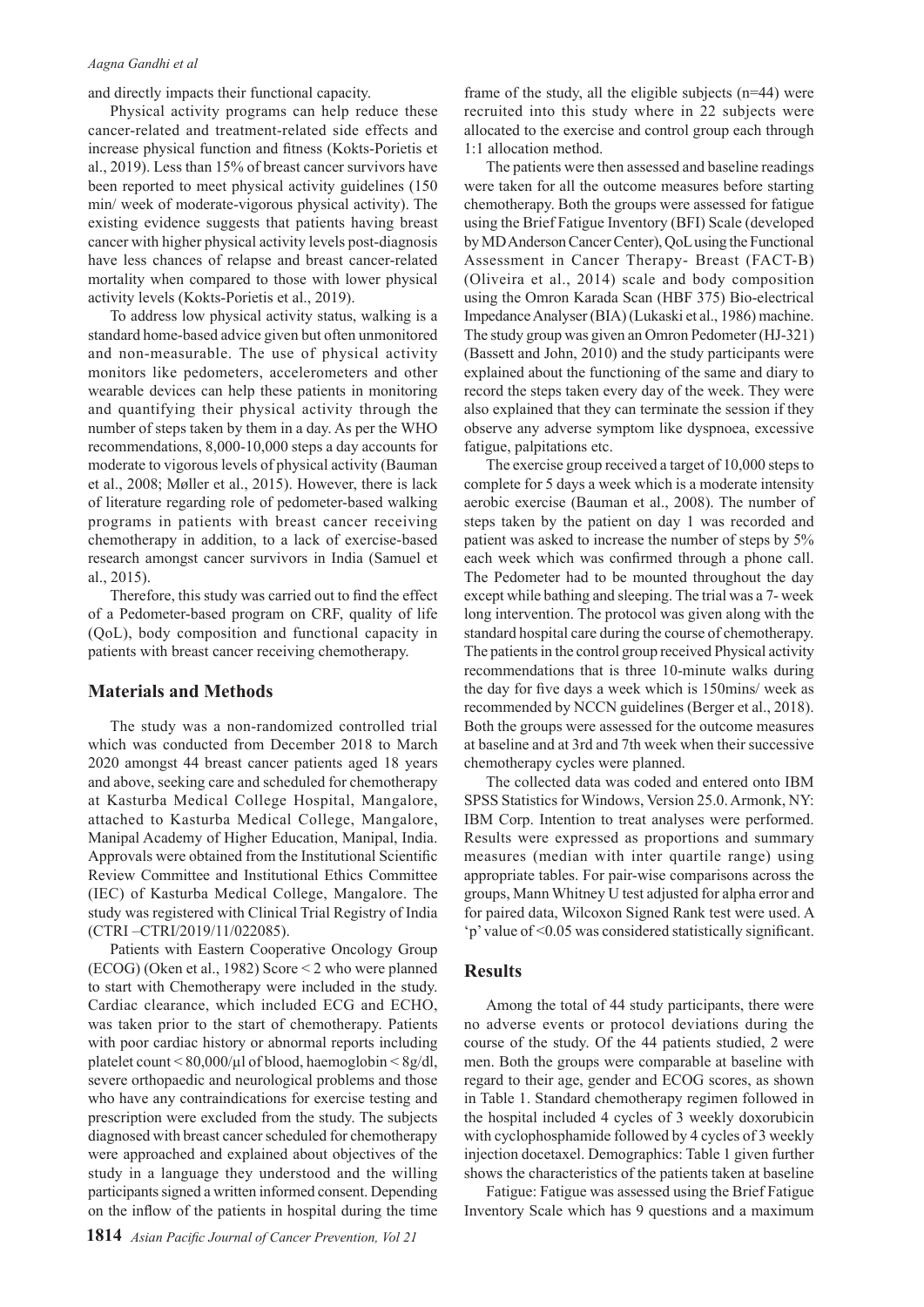Table 1. Baseline Characteristics of All the Patients Recruited in the Study

| Characteristics                                                   | Control Group<br>$(n=22)$ | <b>Exercise Group</b><br>$(n=22)$ |  |  |  |  |  |
|-------------------------------------------------------------------|---------------------------|-----------------------------------|--|--|--|--|--|
| Age [Median (IOR)]                                                | 50 (47, 54.5)             | 50 (42, 54.2)                     |  |  |  |  |  |
| Gender [% within group]                                           | Females 21 (95.5%)        | Females 21 (95.5%)                |  |  |  |  |  |
|                                                                   | Males $1(4.5%)$           | Males 1 (4.5%)                    |  |  |  |  |  |
| BMI [Median (IOR)]                                                | 22.8(21.5, 24.5)          | 22.15 (19, 24.2)                  |  |  |  |  |  |
| ECOG [Median (IOR)]                                               | 1(1,1)                    | 1(1,1)                            |  |  |  |  |  |
| n represents number of patients: IOR<br>Inter-Ouartile Range: RMI |                           |                                   |  |  |  |  |  |

n, represents number of patients; IQR, Inter-Quartile Range; BMI, Body Mass Index; ECOG, Eastern Cooperative Oncology Group.

score of 90. The control group at baseline showed a median score of 3 which at the end of 3 weeks increased to 11 and further increased to 23 at the end of  $7<sup>th</sup>$  week. Whereas, the exercise group median score which was 6 at baseline by the end of 3<sup>rd</sup> week and 7<sup>th</sup> week increased to 4 and 11 respectively as shown in Table 2. Increase in fatigue was observed in both the groups, but the control group showed more increase in fatigue than the exercise group. The difference within the groups was found to be statistically significant ( $p<0.0001$ ). However, the difference between the intervention and control groups was not found to be statistically significant (p=0.206).

Quality of Life: QoL was assessed using Functional Assessment in Cancer Therapy-Breast (FACT-B) Scale. Control group showed a decrease in QoL by 41.9% with a median score of 121.50 (71.50, 127.75) at baseline and 65 (40, 78.50) at the 7th week, whereas the exercise group showed an increase in the QoL by 25% with a median score of 65 (39.75, 80) and 102 (76.25, 127.25) at baseline and 7th week respectively as shown in Table 3. The control group showed statistically significant decrease in QoL  $(p < 0.0001)$  and the exercise group showed statistically significant increase in  $QoL (p < 0.0001)$ . Also, the between group analysis (at the end of 7 weeks) showed statistically significant difference in the QoL signifying the positive impact of exercise on this important outcome measure in cancer survivors (p< 0.0001).

Functional Capacity: The functional capacity of all

Table 2. Results of Baseline and 7<sup>th</sup> Week Brief Fatigue Inventory Scale Score of Control and Exercise Group

| Timeline                           | Control Group<br>$(n=22)$ | Exercise Group<br>$(n=22)$ |
|------------------------------------|---------------------------|----------------------------|
| Baseline Median (IOR)              | 3(0, 11)                  | 6(2.5, 23)                 |
| $7th$ week Median (IOR)            | 23 (13, 29.5)             | 11(6.5, 18.25)             |
| <i>P</i> -value (within the group) | $p < 0.0001$ *            | $p < 0.0001$ *             |

n, represents number of patients; IQR, Inter-Quartile Range; \*, The result is significant at *p* < 0.0001

the recruited patients was assessed by a 6 min-walk test and using the distance covered as a parameter to interpret functional capacity. The distance covered by the control group decreased from baseline median score of 385 (357, 420) to  $7<sup>th</sup>$  week median score being 320 (310, 350) as shown in Table 4. The reduction is distance is 65 meters. On the other hand, the distance covered by the exercise group increased from baseline median score of 370 (345, 390) to  $7<sup>th</sup>$  week median score being 405 (380, 437.50). The difference in the distance covered was 35 meters. Using Wilcoxon Signed Rank test the decrease in the results of control group is statistically significant with a



Figure 1. Change in Step-Counts Throughout the Study

| Table 3. Results of Pre- and Post-Intervention Scores of FACT-B Scale of Control and Exercise Group |                        |              |               |                         |                 |               |  |  |
|-----------------------------------------------------------------------------------------------------|------------------------|--------------|---------------|-------------------------|-----------------|---------------|--|--|
| Characteristics                                                                                     | Control Group $(n=22)$ |              | P-value       | Exercise Group $(n=22)$ | $P$ -value      |               |  |  |
|                                                                                                     | Pre                    | Post         |               | Pre                     | Post            |               |  |  |
|                                                                                                     | Median (IQR)           | Median (IQR) |               | Median (IOR)            | Median (IOR)    |               |  |  |
| FACT-B                                                                                              | 121.5                  | 65           | $p < 0.0001*$ | 65                      | 102             | $p < 0.0001*$ |  |  |
|                                                                                                     | (71.50, 127.75)        | (40, 78.50)  |               | (39.75, 80)             | (76.25, 127.25) |               |  |  |

n, represents number of patients; IQR, Inter-Quartile Range; \*, The result is significant at p < 0.0001; Pre and Post, represents median scores of FACT-B scale at baseline and at 7<sup>th</sup> week respectively.

|  |  |  |  |  | Table 4. Results of 6-Minute Walk Test Pre- and Post-Intervention of Control and Exercise Group. |  |
|--|--|--|--|--|--------------------------------------------------------------------------------------------------|--|
|  |  |  |  |  |                                                                                                  |  |

| Characteristics | Control Group $(n=22)$ |              | P-value       | Exercise Group $(n=22)$ |               | P-value |
|-----------------|------------------------|--------------|---------------|-------------------------|---------------|---------|
|                 | Pre<br>Post            |              |               | Pre                     | Post          |         |
|                 | Median (IOR)           | Median (IOR) |               | Median (IOR)            | Median (IOR)  |         |
| 6MWD            | 385                    | 320          | $p < 0.0001*$ | 370                     | 405           | 0.004   |
|                 | $-357.420$             | (310, 350)   |               | (345, 390)              | (380, 437.50) |         |

n, represents number of patients; IQR, Inter-Quartile Range; \*, The result is significant at p < 0.0001; Pre and Post, represents median scores of 6-Minute Walk Distance (6MWD) at baseline and at  $7<sup>th</sup>$  week respectively.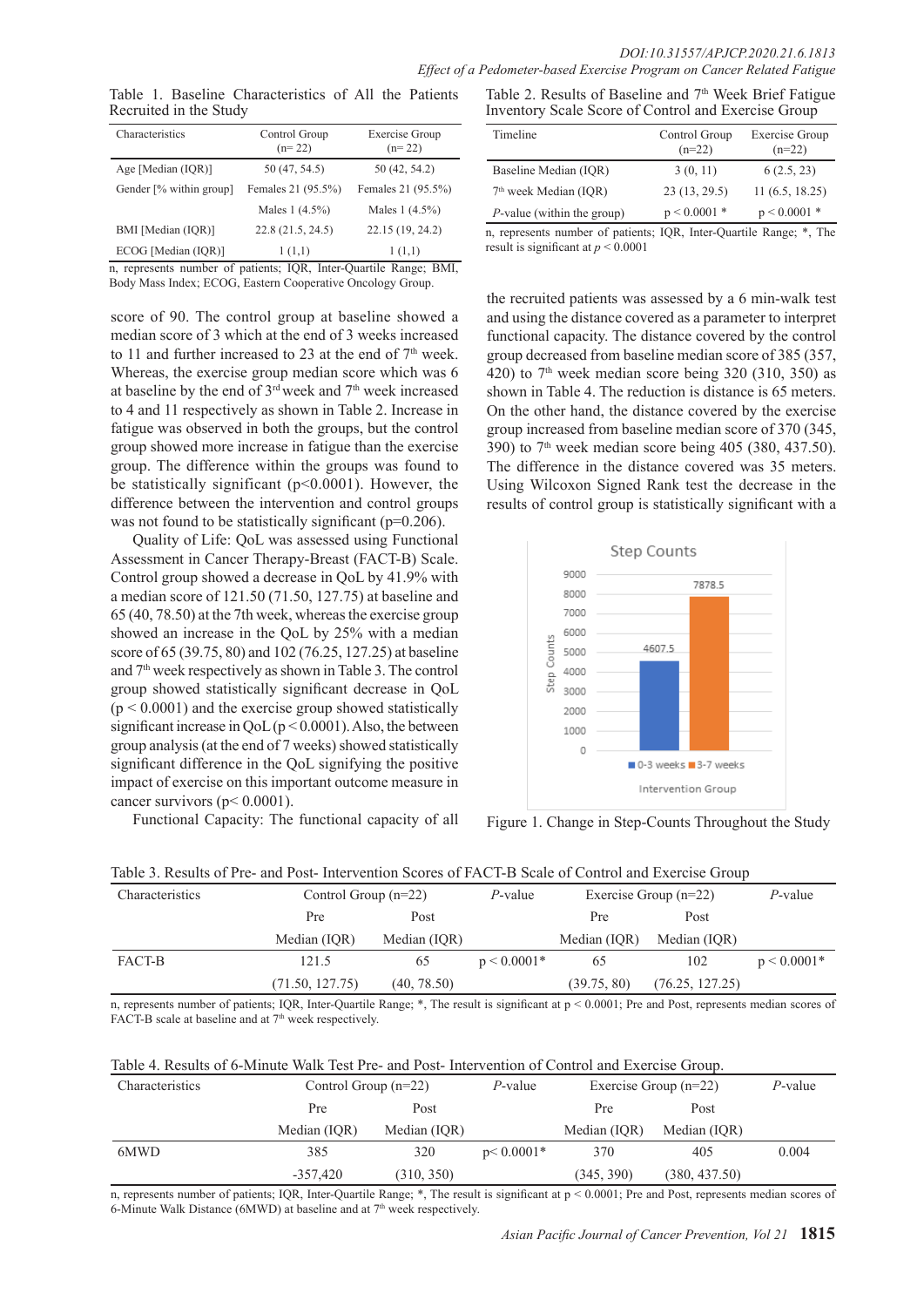|  |  | Table 5. Results of Changes in Body Composition parameters in Control and Exercise Group |  |  |
|--|--|------------------------------------------------------------------------------------------|--|--|
|  |  |                                                                                          |  |  |

| Group             | Categories           | Pre                  | Difference in Median<br>Post |                   | Significance (p-value) |
|-------------------|----------------------|----------------------|------------------------------|-------------------|------------------------|
|                   |                      | Median (IQR)         | Median (IQR)                 |                   |                        |
| Control           | Total Fat            | 36.50 (33.95, 42.37) | 37.40 (34.75, 43.50)         | $0.70 \uparrow$   | 0.001                  |
| Group<br>$(n=22)$ | <b>Skeletal Mass</b> | 22.50 (19.10, 25.90) | 22 (18.65, 25.50)            | $0.20 \downarrow$ | 0.053                  |
|                   | <b>BMI</b>           | 22.80 (21.50, 24.50) | 23.20 (21.80, 24.90)         | $0.30 \uparrow$   | 0.001                  |
| Exercise          | <b>Total Fat</b>     | 35.75 (32.70, 39)    | 35.20 (32.45, 37.52)         | $0.60 \downarrow$ | 0.003                  |
| Group<br>$(n=22)$ | <b>Skeletal Mass</b> | 22.85 (19.77, 25.07) | 23.10 (21.70, 26.27)         | $0.75$ ↑          | $p < 0.0001*$          |
|                   | BMI                  | 22.15 (19, 24.20)    | 22.15 (18.67, 24.97)         | $0.10 \perp$      | 0.268                  |

n, represents number of patients; IQR, Inter-Quartile Range; \*, The result is significant at p < 0.0001; Pre and Post, represents median scores of body composition parameters at baseline and at  $7<sup>th</sup>$  week respectively; BMI, Body Mass Index

p < 0.0001 whereas the result of exercise group shows a p value of 0.004.

group analysis is encouraging.

Body Composition: The control group shows an increase in total fat (TF) and BMI by 0.70% and 0.30 difference in the median scores respectively, whereas the exercise group shows a decrease in both with a value of 0.60 and 0.10 in that order as shown is Table 5. Skeletal Mass on the other hand shows a statistically significant increase in the exercise group with a difference in median score of 0.75 ( $p \le 0.0001$ ) but shows a reduction of 0.20 with a p-value of 0.053 when pre- intervention and post-intervention medians were compared in the control group.

Step Count: All the patients recruited in the exercise group received an exercise log where they had to enter the step count achieved by them every day and to mention if any adverse events were faced during the entire course of the study. The median score from baseline to 3rd week was 4607.50 (3797, 5560.50) and from 3rd week to 7<sup>th</sup> week was 7878.50 (7013.50,8627.75) as shown in Figure 1. The results show a 32% increase in step-counts at the end of the study which was statistically significant with a p-value of less than 0.0001 using Wilcoxon Signed Rank Test.

#### **Discussion**

This trial studied the effectiveness of a 7-week Pedometer based walking program on fatigue, QOL, functional capacity and body composition during the first 3 cycles (Donovan et al., 2004) of chemotherapy in patients with breast cancer. A systematic review by Samuel et al., (2020) on the efficacy of pedometer-based walking program among the same type of population reported the evidence from 3 trials wherein majority of the findings were inclined towards psychological and dietary outcome measures.

Our study elucidates a statistically significant difference between the exercise and the control group in their QOL and functional capacity scores at the end of intervention period. This finding is of significance as an inexpensive device like pedometer can help attenuate loss in functional capacity and QOL in this population. Although components like fatigue did not show a between group statistically significant difference the increase in fatigue levels of the control group patients seen in this study is noteworthy while the decrease in fatigue levels of the exercise group which was significant for within

Another finding of our study is the decrease in total fat in the exercise group and the increase in total fat of the control group which was found to be statistically significant in the between group analysis. This result suggests that exercise may prevent chemotherapy related weight gain in women receiving chemotherapy for patients with breast cancer.

A longitudinal study indicated that sarcopenia is prevalent in Indian cancer patients receiving treatment (Chauhan et al., 2020). Concurrently, our study showed an increase in skeletal mass in exercise group which was statistically significant ( $p < 0.0001$ ). Therefore, exercise could be used as an intervention to prevent sarcopenia in patients receiving cancer treatment. Our study, as a novel approach, incorporated more of functional and holistic outcomes in this patient population. In this trial the intensity of the program was set using rate of perceived exertion (RPE) which made it easier for the patients to quantify it at home and hence made the protocol was feasible and well-tolerated one by the patients with an adherence rate of 93.2%.

According to a study done by Antoniu et al., (2015), on various outcome measures used to assess fatigue states that fatigue score in BFI scale has to be at least 7 to be considered as significant which implies that in our study the fatigue scores in the control and exercise group were insignificant at the beginning of the study. Although there was an increase in fatigue values in both the groups at the end of 7<sup>th</sup> week, the increase in the control group was much exaggerated and statistically significant, while the increase in fatigue scores in exercise group was minimal and statistically not significant. This shows that exercise can play an important role in preventing escalation in development of fatigue in patients with breast cancer receiving chemotherapy. Our study shows consistent result with the NCCN guidelines (Berger et al., 2018) which suggests exercise as one of the most effective non-pharmaceutical interventions to overcome cancer-related and treatment-related fatigue (Berger et al., 2018).

Similar findings of improved physical well-being were noted in a study done by Djuric et al., (2011) wherein they assessed the fatigue outcome through the subcomponent fatigue scores in FACT-B scale. They indicated that the supervised group receiving counselling for physical activity through telephonic conversations showed a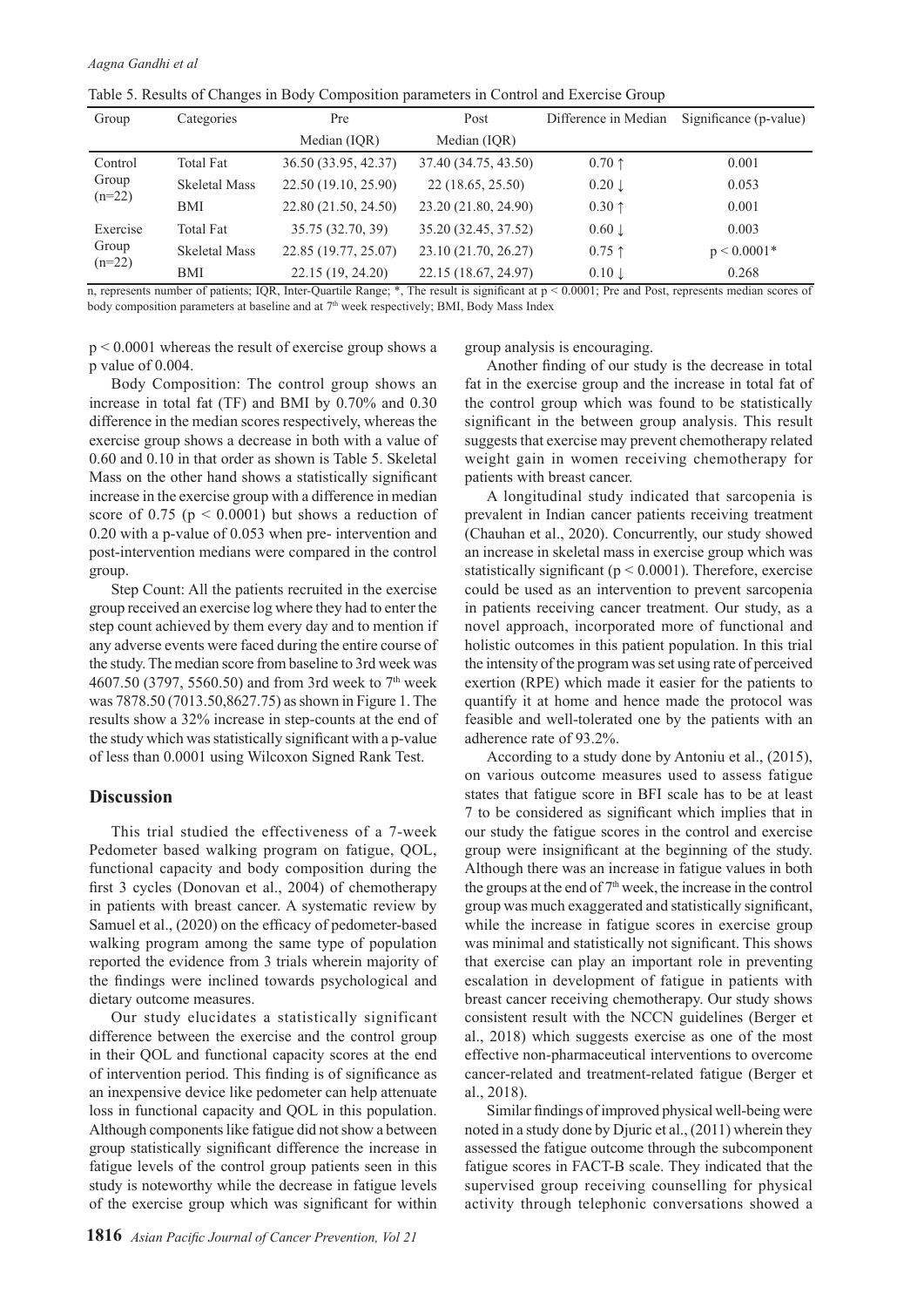significant improvement in fatigue levels in the patients with breast cancer undergoing chemotherapy.

Besides the changes observed in fatigue, there was a significant change observed in the QoL between the control and the exercise group. The control group which received a standard unsupervised physical activity advice had shown a 41.9% fall in the QoL when assessed with FACT-B scale whereas the exercise group that received a step target and a pedometer to supervise the same exhibited 25% improvement in quality of life after enrolling in the study. A pilot study done by Kokts-Porietis et al., (2019) on home based physical activity protocols in patients with breast cancer survivors wherein supervised exercise protocols were conducted for at least 12 weeks. The study also concluded that a structured and a supervised exercise program results in a substantial improvement in QoL of these patients when compared to the regular physical activity advice which is unsupervised.

The functional capacity in our study was assessed using 6MWT. The distance covered in 6MWT improved in the exercise group by 35m while the control group showed a decrease of 65m. There was a statistically significant difference in 6MWD from baseline within the groups. Although 50m is the minimal clinically important difference (MCID) for 6MWT, multiple studies have concluded that patients with cancer might have a lower MCID (Samuel et al., 2013; Samuel et al., 2019). Given the fact that the original MCID for 6MWT was derived from COPD (Bohannon and Crouch, 2017) patients it will be interesting to know in future studies if patients receiving treatment for cancer have a different MCID in terms of 6MWT.

Lastly, the body composition parameters especially BMI, Skeletal Mass and total fat also show statistically significant findings when compared within the group. Multiple aerobic and resistance exercise-based studies have been done to assess the changes in body composition taking BMI, through height and weight and body fat, through waist-hip ratio, as a parameter. Our study included skeletal mass also as a parameter along with BMI and total fat. Skeletal mass showed a significant increase in the exercise group whereas, the control group showed a decrease in skeletal mass. Sarcopenia or muscle loss has been reported in Indian head and neck cancer patients receiving chemoradiation (Chauhan et al., 2020) whereas limited research is done on the same in patients with breast cancer and this study indicates that exercise can play an important role to manage sarcopenia.

The findings of our study with regards to decrease in BMI is in line with a pilot randomized controlled trial done by Pelekasis et al., (2016). That showed a statistically significant decrease in the BMI of the exercise group that received a pedometer-based physical activity combined with diaphragmatic breathing exercise, dietary consultation and cognitive behavioural therapy (CBT). The decrease in BMI in our study was not statistically significant, which indicates that an integrative program including breathing exercises, diet counselling and CBT when given with physical activity recommendation may bring about better results in preventing weight gain in patients receiving chemotherapy.

A qualitative review done by Inglis et al., (2019) states that chemotherapy leads to xerostomia, altered taste, nausea and vomiting which has a profound impact on body composition especially leading to sarcopenia and sarcopenic obesity that can intensify the perceived fatigue in patients with breast cancer.

Physical activity gains in our study which was measured through a pedometer states that a walking program with a five percent increase in step counts to the patient's baseline values was well-tolerated by the patients and exhibited a good adherence level.

Our study concludes that a supervised home-based walking program using a simple wearable device like pedometer provides significant improvement in CRF and QoL. It also has a positive impact on functional capacity and helps in reducing loss of skeletal mass. This study was a non-randomized controlled trial where the allocation was not concealed and no blinding was done which were the limitations of the study. Future randomized trials are required to further authenticate our findings.

In conclusion, a 7-week pedometer-based exercise program improved functional capacity, QoL and percentage of skeletal mass and also prevented the increase in fatigue levels amongst patients with breast cancer receiving chemotherapy.

# **Acknowledgements**

This study was approved by the Institutional Ethics Committee of Kasturba Medical College, Mangaluru (Approval number: IEC KMC MLR 11-18/428). This Study was funded by the Post Graduate Research Grant of Society of Indian Physiotherapists and Kasturba Medical College, Mangalore. We have no conflicts of interest.

### **References**

- Antoniu SA, Ungureanu D (2015). Measuring fatigue as a symptom in COPD: From descriptors and questionnaires to the importance of the problem. *Chron Resp Dis*, **12**, 179–88.
- Bassett DR, John D (2010). Use of pedometers and accelerometers in clinical populations: Validity and reliability issues. *Phys Ther Rev*, **15**, 135–42.
- Bauman AE, Waqanivalu T, Phongsavan P (2008). World Health Organisation: Pacific physical activity guidelines for adults: Framework for accelerating the communication of physical activity guidelines. World Health organisation (2008).
- Berger AM, Fernandez-Robles C, Murphy BA (2018). NCCN Guidelines Index Table of Contents Discussion. 64.
- Bohannon RW, Crouch R (2017). Minimal clinically important difference for change in 6-minute walk test distance of adults with pathology: A systematic review. *J Eval Clin Pract*, **23**, 377–81.
- Brief Fatigue Inventory (BFI) | MD Anderson Cancer Center. (n.d.). Retrieved March 17, 2020, from https://www. mdanderson.org/research/departments-labs-institutes/ departments-divisions/symptom-research/symptomassessment-tools/brief-fatigue-inventory.html
- Chauhan NS, Samuel SR, Meenar N, Saxena PP, Keogh JW (2020). Sarcopenia in male patients with head and neck cancer receiving chemoradiotherapy: A longitudinal pilot study. *PEER J*, **8**, e8617.
- Donovan KA, Jacobsen PB, Andrykowski MA, et al (2004).